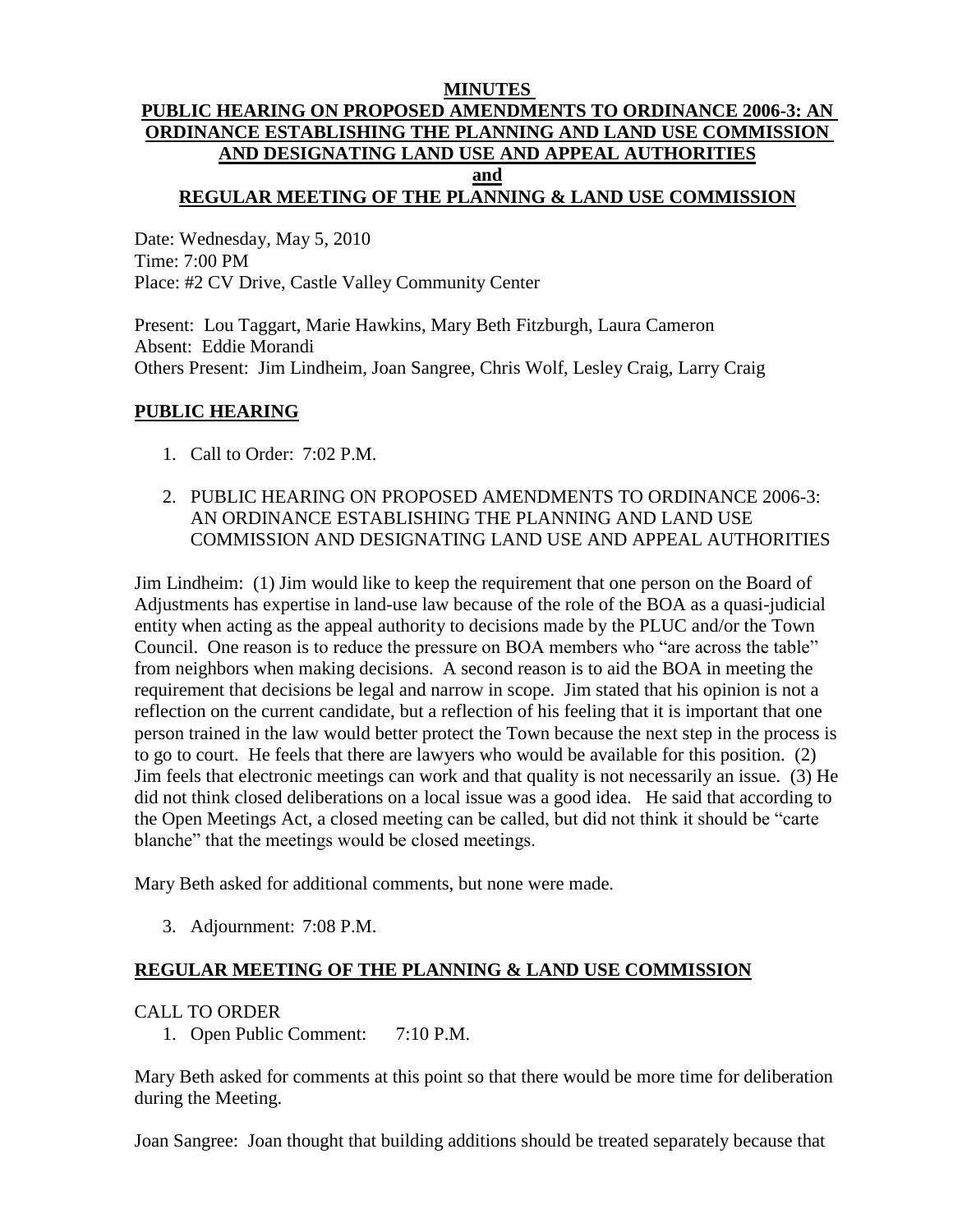might better meet the Town's intent.

# APPROVAL OF MINUTES

2. Regular Meeting of April 7, 2010.

Two corrections made by Mary Beth in Draft 2 of the Minutes were confirmed. Faylene reported that she had checked the original draft of the April 7, 2010, Minutes to confirm the corrections. Lou motioned to approve the Minutes as corrected. Laura seconded the Motion. Lou, Marie, Mary Beth, and Laura approved the Motion. The Motion passed unanimously.

# REPORTS

3. Town Council Meeting – Chair.

Mary Beth reported that the enforcement sections of Ordinance 85-3 was discussed at the last Town Council Meeting. She said that the PLUC had used language similar to what Grand County uses in its land-use ordinance. The Town Council suggested some additions be included in the Castle Valley Ordinance.

Eddie's and Marie's terms expire June 30, 2010. Mary Beth requested they both submit letters to the Town Council to renew their terms.

4. Building Permit Agent.

Two septic applications and three building permits were approved. One Certificate of Occupancy was signed. A Decommissioning Contract will be required for this property if a house is later built.

#### NEW BUSINESS

None.

# OLD BUSINESS

5. Discussion and possible action re: Certificate of Land Use Compliance and Agricultural Building Exemption Form.

Mary Beth presented the revisions to the Certificate of Land Use Compliance and Agricultural Building Exemption Form. Wording was added to include agricultural buildings in calculation of total square footage on a lot and to describe the conditions when change in use would require a building permit. Faylene suggested including a line to record setback measurements. Some minor typographical errors were corrected. Lou motioned to approve the Certificate of Land Use Compliance and Agricultural Building Exemption Form as amended. Laura seconded the Motion. Lou, Marie, Mary Beth, and Laura approved the Motion. The Motion passed unanimously.

6. Discussion and possible action re: Amending Ordinance 2006-3: an Ordinance Establishing the Planning and Land Use Commission and Designating Land Use and Appeal Authorities.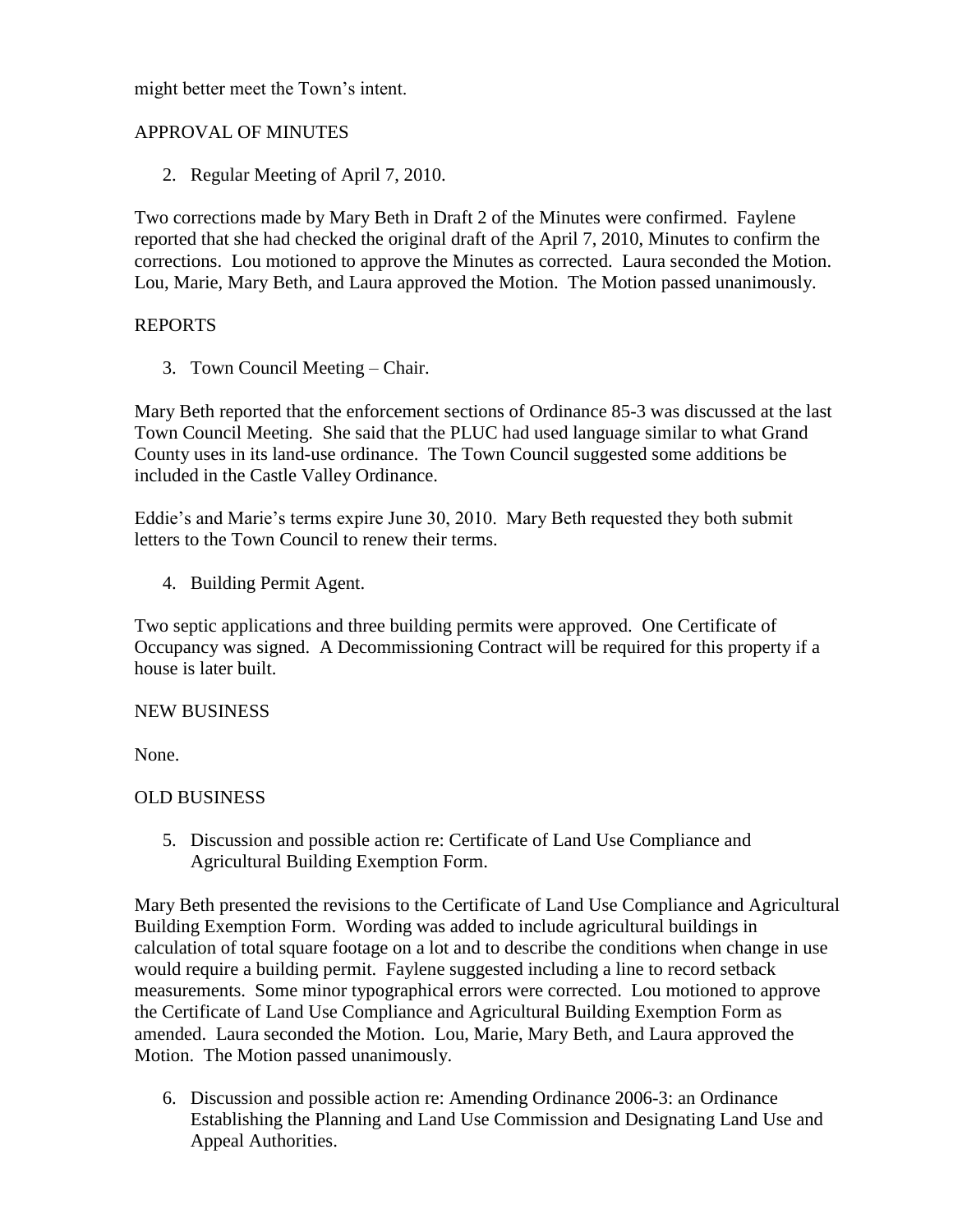Mary Beth responded to the public comment from Jim Lindheim during the Public Hearing regarding his preference for a single person with expertise in land-use law to fill the role as appeal authority. She felt that the current amendments proposed to Ordinance 2006-3 fulfilled the request from the Town Council to change the current Ordinance from "must have" to "will try to find someone." The intent of the Ordinance continues to be to find someone with land-use expertise. The phrase "strive to ensure" was added in Section 4 for this purpose. If a person with land-use expertise is found, an alternate position has been included in Section 4.1 to accommodate an extra person on the BOA. The alternate fills in when a Board member is absent. In the meantime, PLUC members felt it was important to have a full Board. Another option presented by Mary Beth would be to have the BOA hear variances and have a land-use expert review appeals. Even with this arrangement, the BOA should have a member with legal expertise and objectivity. She suggested that this option could be considered at a later time.

Laura asked who is responsible for finding someone with land-use expertise. According to Mary Beth, it is the responsibility of the Town Council, although anyone can recruit. There are no residency requirements for the position. Marie thought contracting with a lawyer to fill this position would be a good idea. However, the BOA does have access to the Town lawyer. There was a discussion of how a closed meeting of the BOA would be used to consult with the Town attorney. Mary Beth reviewed the wording on page 7 of the amended Ordinance (based on Green River's Ordinance) which described how the deliberations in a closed meeting are to be recorded. The grounds for each decision must be stated and the vote of each member must be recorded. Details of discussion do not need to be recorded. According to Mary Beth, the BOA can consult an attorney after their meeting or can request to have an attorney present at the meeting.

In further discussion, Laura asked if the PLUC could make a recommendation to the Town Council that the current candidate be given the alternate position. Mary Beth agreed that the land-use expert should be a full member of the BOA who attends every meeting. It was reported that Moab has one Board that hears variances and some appeals and another Board that hears appeals on building permits. This Board is filled by three members of the construction community who have had experience with the various codes.

Mary Beth asked for recommendations from PLUC members on how to present Ordinance 2006-3 to the Town Council. Laura suggested that the current candidate be appointed as an alternate so that the full-time position will be available to someone with legal expertise when found. Lesley Craig said that the language in the Ordinance which states that the Town would "strive" to find someone with legal expertise meant that a record must be kept of how they have "strived". A discussion followed of what that record might include. The PLUC might ask the Town to report on their efforts to find someone. It was noted that the current announcement of the vacancy on the BOA does not include this requirement.

Marie motioned to accept the Ordinance as amended. Lou seconded the Motion. Lou, Marie, Mary Beth, and Laura approved the Motion. The Motion passed unanimously.

7. Discussion and possible action re: Amending Ordinance 85-3 regarding permitted and conditional uses, and Building Area and Height requirements.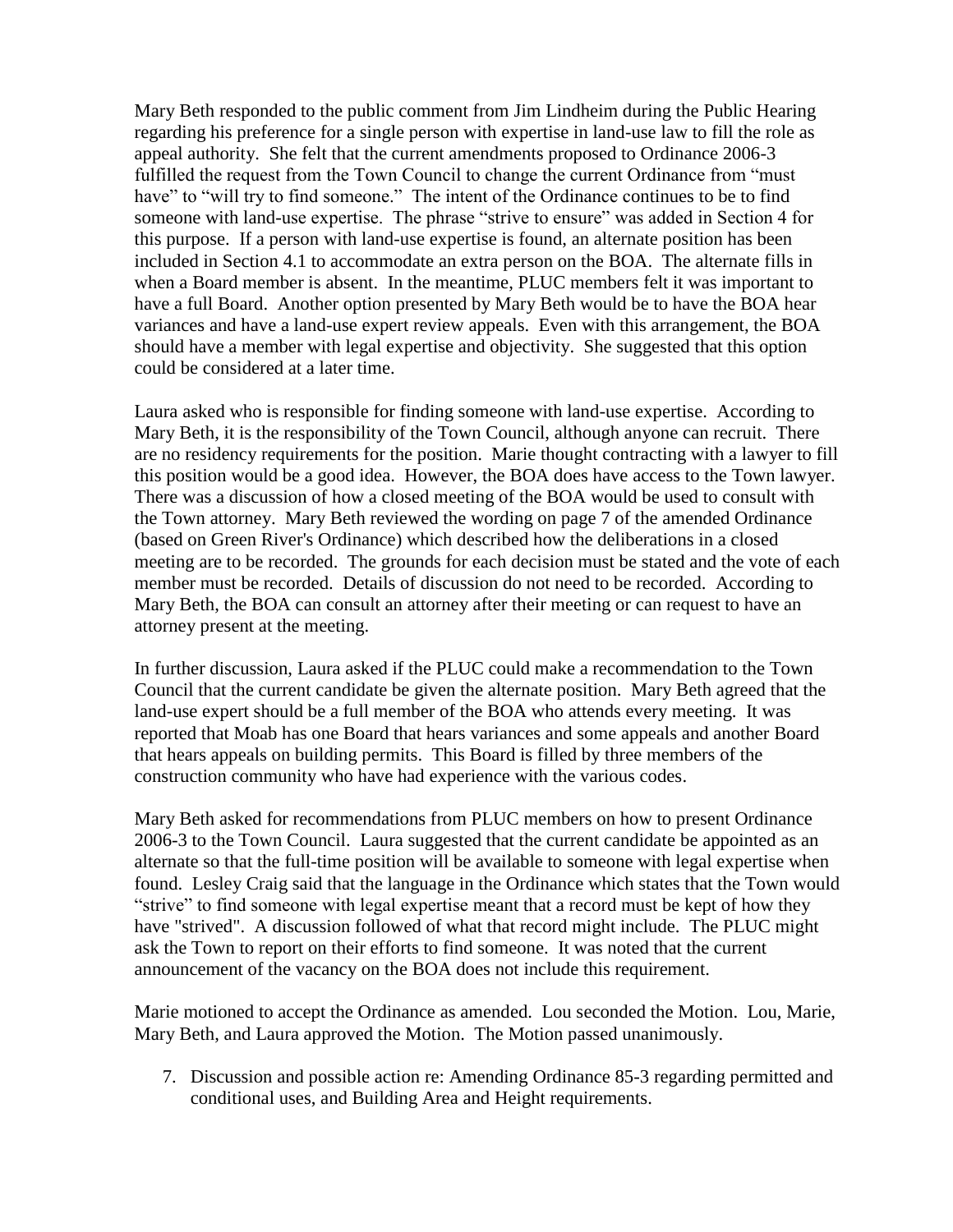Mary Beth reviewed some of the ideas in the revised amendments to Ordinance 85-3 regarding Building Area and Height requirements. (1) Sequencing no longer restricts building height. (2) At any given point, only so many square feet can be at a certain height. (3) The highest point of a building sets the high point for the whole building. She suggested returning at a later date to Eddie's suggestion of figuring height separately for those on a slope.

PLUC members reviewed several examples of buildings and additions to see how they would be affected by the proposed amendments to Ordinance 85-3. Wedding cake (multiple heights) roofs would be treated as one roof measured at the highest point from ground level.

Lesley Craig asked whether her building situation on the slope would be allowed under the proposed Ordinance. She wants to build two buildings with a total square footage for both buildings combined under 5000 S.F., but each building has one point that measures a height of 25 feet because of the slope of her land. Mary Beth said that situation would be allowed under the proposed Ordinance.

In further discussion, Mary Beth wondered whether the height of additions should be counted separately as they are currently. The current proposal could be changed to accommodate everyone or only for those who built before May 2008 when the last Ordinance was approved. Her concern with that was that it created a double standard for buildings built from scratch and buildings constructed sequentially.

Larry Craig asked about the purpose for these guidelines. Mary Beth reported that she had looked back through her notes and previous Minutes from the Town Council Meeting with Land Use Attorney Craig Call. He said that the ordinance should achieve the purpose it is intended to achieve. The Town council chose protection of viewshed as the purpose for the current set of requirements limiting height and square footage. The idea is to meet the intent to protect the pastoral view of the Valley without having the landscape littered with tall, large structures. She said that there is no intent to implement design standards. Marie referred to the lack of restrictions during the early history of the Castle Valley community.

In reviewing changes to the Ordinance, PLUC members thought that the proposed Ordinance: (1) minimized the strong visual impact of tall buildings even when multi-leveled, (2) offered a compromise between those who wanted a 3000 S.F. building limit and those who wanted more options, (3) fixed the sequencing issue, and (4) simplified implementation. Mary Beth reported that she had talked with Eddie who had originally suggested four height categories, but he is okay with the current proposal.

Other changes discussed included: on page 6, a definition was added for "detached building." It was decided to add the term "uncovered" to describe walkways that connect detached buildings. On page 7, changes include the definition of "existing grade" and changes in how building height is measured. The phrase "vertical face" is now used to describe where a building intersects ground level. Also, deck posts are not included in height measurement as long as the area under the deck is not enclosed. The building information sheet will be updated to reflect these changes. On page 15 under Permitted Uses, Item C was changed to add "not including animal products." Such products could still be sold, but a Conditional Use Permit would be required. Section I.5.3 changes the square footage and height restrictions: No more than 5000 S.F. can exceed 19 feet. No building can exceed 25 feet. The highest point of a structure determines the height for that building.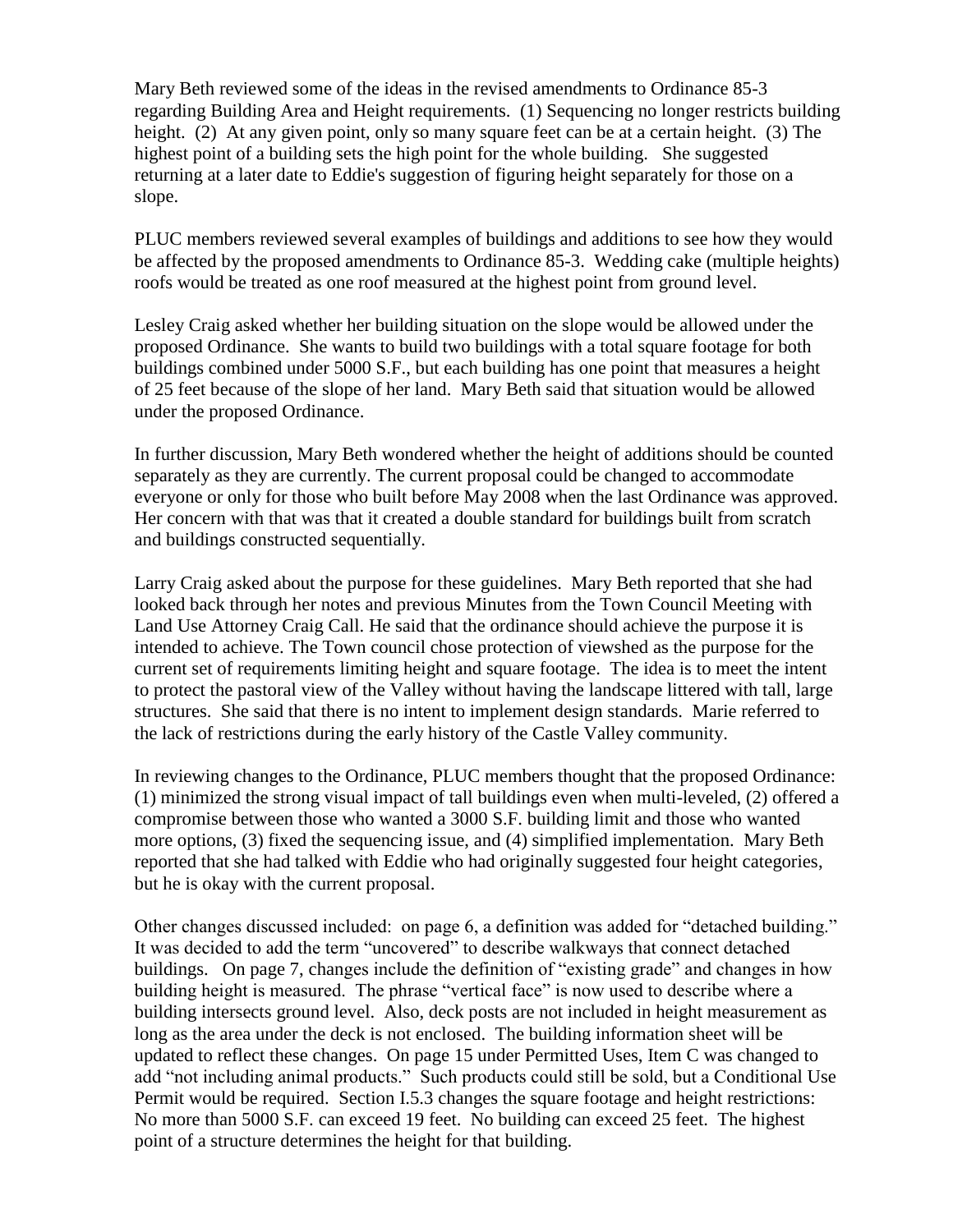A discussion followed of finding ways to communicate with landowners and real estate agents about these changes in building requirements and other Town zoning requirements. Suggestions were to use the annual Grand County tax assessment mailing or a Town of Castle Valley mailing. Mary Beth would like to incorporate the language used by Boulder, CO, about how limitation of building height increases compatibility of new structures with the landscape and surrounding neighborhood in such a mailing. She suggested that Faylene could hand out the approved example sheet and worksheet to landowners along with the building information sheet if the current proposal is approved by the Town Council.

Chris Wolf asked for further clarification on the building examples provided.

PLUC members approved the worksheet. Laura motioned to amend Ordinance 85-3 as reviewed. Lou seconded the Motion. Lou, Marie, Mary Beth, and Laura approved the Motion. The Motion passed unanimously.

Mary Beth thanked everyone for their time and effort on this issue.

8. Discussion and possible action re: reviewing and amending Ordinance 96-1: Watershed Protection Ordinance (tabled).

Left tabled.

9. Discussion re: reviewing and amending town ordinances that limit the number of livestock which can be kept on five acres of land (tabled).

Lou motioned to untable Item 9. Marie seconded the Motion. Lou, Marie, Mary Beth, and Laura approved the Motion. The Motion passed unanimously.

Mary Beth reviewed Laura's research and preparation of a Proposal for Livestock Density Ordinance. She stated that the intent is not to create a separate Ordinance but to incorporate amendments to the current Ordinances into the Land Use Code. Laura will continue to research this issue by contacting the sources referred to in her Proposal.

Mary Beth proposed forming a subcommittee to work on this issue and holding a workshop in a couple of months in order to include public input from the people within Castle Valley who would be affected by the limits. She reported on a conversation with Bruce Keeler during the past month in which they discussed using the concept of sustainable agriculture as a basis for setting limits on the number of livestock which can be kept on five acres of land in Castle Valley. It was noted that this approach overlaps the PLUC's interest in maintaining a sustainable watershed. Bruce has expressed interest in working with the PLUC on this issue and Laura suggested including Jeff Whitney in the process.

According to Mary Beth, the General Plan shows support from 69 percent of the population in Castle Valley to limit the number of livestock on lots. She said it will be important for the PLUC to decide on a purpose for setting these limits. If someone wants more livestock, they would need to apply for a Conditional Use Permit and agree to appropriate mitigations. It was noted that, since the Town of Castle Valley has mixed